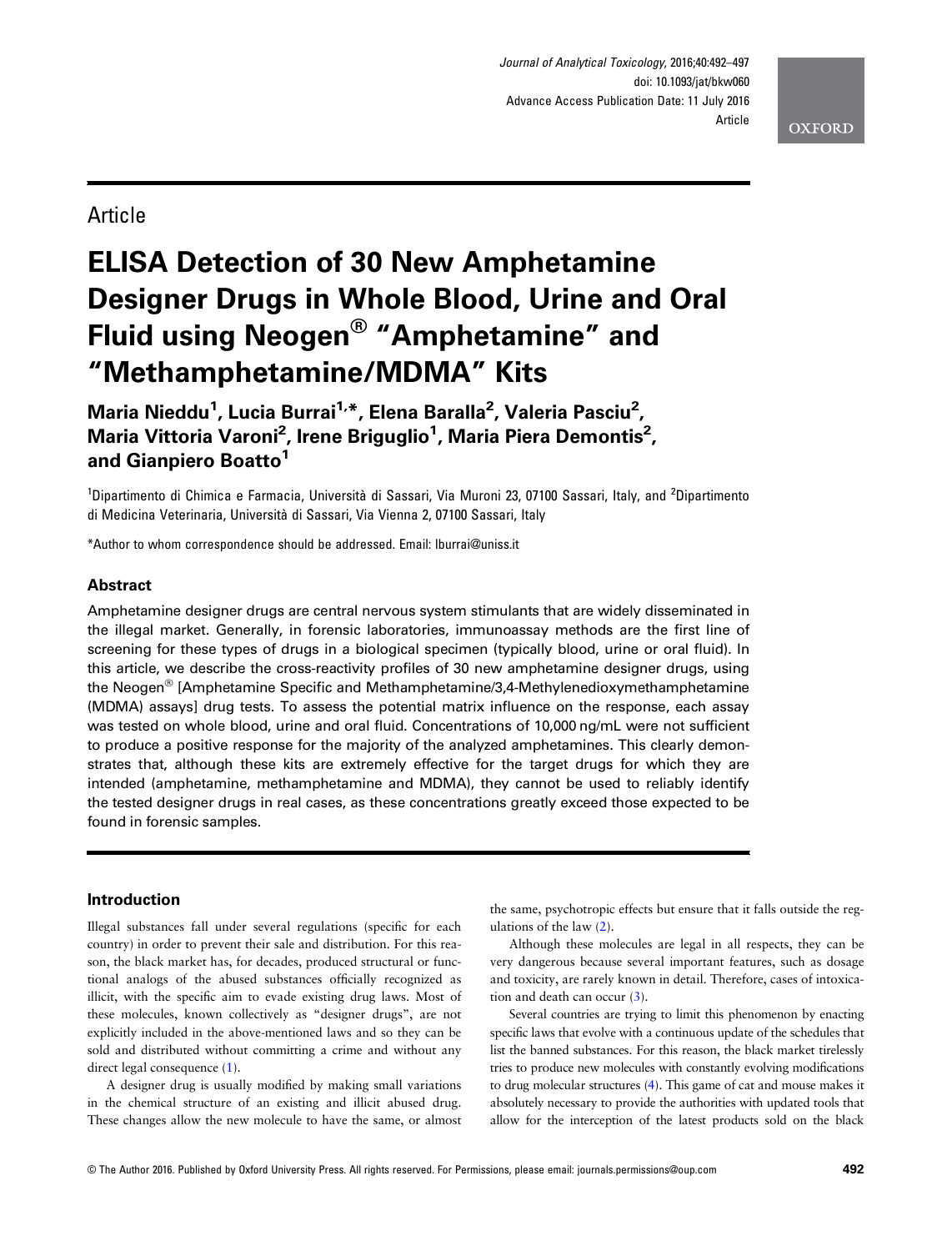market. Also, clinical and forensic laboratories should be equipped with reliable and updated instruments. It is consequently highly important to determine how reliable the normally used tools are.

Generally, in the forensic toxicology and clinical fields, immunoassay-based screening methods [such as Enzyme-Linked Immunosorbent Assay (ELISA) and Enzyme Multiplied Immunoassay Technique (EMIT)] are the first line of screening utilized for the determination of the presence of an abused drug in a biological specimen (typically blood, urine or oral fluid) [\(5](#page-4-0)). These methods have undoubted advantages, linked to their quick and cheap approach ([6\)](#page-5-0). Each positive result then needs to be validated with an instrumental technique (confirmatory methods), typically involving the use of a chromatographic system (liquid chromatography, LC, or gas chromatography, GC) fitted with a mass spectrometer detector utilizing either a single (MS) or triple quadrupole (MS/MS) ([7](#page-5-0)–[9](#page-5-0)). These methods are more sensitive and specific, since they allow not only specific identification of the target analyte, but also accurate quantification of the analyte. Negative results, however, are not further investigated with the above-mentioned instrumental techniques, with the consequence that substances not detected by the screening test will never be determined, and therein lies the main problem of this procedure. This is especially true for designer drugs, since even a small structural modification can render the kit unable to recognize the molecule. Immunoassay kits can only determine the presence of a class of compounds sharing specific molecular properties, and in a biological sample, these compounds must be present at a concentration above a certain cut-off value. Depending on the molecular structure of the analyte, some drugs will not be detected. This means that, if a kit is designed for the detection of amphetamines, some amphetamine-like designer drugs may not be detected with that specific kit.

In the literature, there are many studies regarding the reliability of several immunoassay screening kits in the detection of drugs of abuse, including various classes of designer drugs, in biological matrices ([10](#page-5-0)-[14\)](#page-5-0). Every manufacturer uses a specific antibody, most likely different from those used by other manufacturers. For this reason, it is impossible to predict how and if a specific molecule will be revealed by a kit on the basis of the results obtained with other kits.

In this work, we investigated the real capacity of two ELISA kits (Neogen), targeting amphetamine and Methamphetamine/ 3,4-Methylenedioxymethamphetamine (MDMA), to determine the presence of 30 amphetamine-like designer drugs in biological matrices (blood, urine and oral fluid). The target analytes are shown in Figure [1](#page-2-0). Some of these new molecules (2,5-DMA, DOET, 2C-T-2, 2C-T-7, TMA and TMA-2) are already listed as forbidden in several countries [\(15](#page-5-0)–[17](#page-5-0)). The cross-reactivity was determined through comparison of the designer drug response with that of the reference standards. The reliability of the kit used has never been investigated before with the selected analytes.

## Experimental

## Reagents

The tested ELISA kits "Amphetamine Specific" (AMP) and "Methamphetamine/MDMA" (METH/MDMA) were purchased from Neogen Corporation (Lansing, MI, USA).

Each kit contained enzyme immunoassay (EIA) buffer for sample dilution (phosphate-buffered saline solution with bovine serum and preservative); wash buffer concentrate (phosphate-buffered saline solution with a surfactant) for washing of unbound conjugate and

samples from the sample plates after the conjugate incubation; K-Blue Substrate (3,3',5,5' tetramethylbenzidine plus hydrogen peroxide, TMB) for color visualization in the wells after washing; drug-enzyme conjugate (drug-horseradish peroxidase conjugate); antibody-coated plates (96-well Costar coated with drug anti-drug antiserum); acid stop solution  $(1 N H<sub>2</sub>SO<sub>4</sub>)$ , used to stop the enzyme reaction; blood negative calibrator in blood synthetic matrix; blood cut-off calibrator (50 ng/mL) in a blood synthetic matrix; urine negative calibrator in a urine synthetic matrix; urine cut-off calibrator (500 ng/mL) in a urine synthetic matrix; oral fluid negative calibrator in an oral fluid synthetic matrix; and oral fluid cut-off calibrator (50 ng/mL) in an oral fluid synthetic matrix. All components were kept at 4°C until the analysis. The analyzes were performed on an EZ Read 400 Microplate Reader operating ADAP 2.0 software. The plates were read using a 450-nm filter. Reagents and samples were equilibrated at room temperature before analysis.

The target analytes officially recognized as illicit drugs were purchased from Lipomed AG (Arlesheim, Switzerland). The other analytes were synthesized in our laboratory according to the methods of Shulgin and Shulgin [\(18\)](#page-5-0). Stock solutions (1 mg/mL) were stored at +4°C, and then diluted to the appropriate concentration before use.

Blood, urine and oral fluid matrices were collected from healthy volunteers who did not consume drugs.

#### Immunoassay procedure

For the determination of cross-reactivity by ELISA, individual aliquots of drug-free blood, urine and oral fluid were fortified with appropriate amounts of a spiking solution (1 mg/mL), in order to obtain final concentrations of 10,000, 7,500, 5,000 and 2,500 ng/mL. The manufacturer recommended, for forensic specimens, a 1:4 ratio (i.e. 5-fold dilution) with buffer (EIA buffer) for the blood and oral fluid samples for both the AMP and METH/MDMA kits. Regarding the urine specimens, a 1:49 ratio (i.e. 50-fold dilution) and a 1:19 ratio (i.e. 20-fold dilution) were recommended for the AMP and METH/MDMA kits, respectively. The dilutions were made using a Gilson Pipetman Classic (Gilson, Middleton, WI, USA). The controls (negative and positive) were analyzed without dilution, as recommended by the manufacturer.

Each sample was prepared in duplicate, and analyzed in separate wells, and each well was read twice, with the result thus having four data points for each specimen analyzed.

The assays were performed by following the instructions provided with the kits; each assay included analysis of the fortified samples, two positive controls and two negative controls. The analyzes were performed as follows: diluted samples or controls (10 µL in all the tested matrices for the AMP kit and in urine for the METH/MDMA kit, and  $20 \mu L$  in blood and oral fluid for the METH/MDMA kit) were pipetted onto the coated plates; 100 µL of the enzyme conjugate solution was then added. After gentle mixing and an incubation time of 45 min at room temperature and protected from light, the plates were washed repeatedly with the buffer provided by the manufacturer (diluted 10-fold with deionized water, i.e. at a ratio of 1:9). Then, 100 µL of TMB substrate solution was added, and the plates were left for incubation (30 min) at room temperature, again protected from light. Finally, 100 µL of the acid stop solution was added, and the absorbance of each well was read at 450 nm within 2 h.

#### Cross-reactivity (%) determination

A sample was considered to be positive if the absorbance obtained was less than or equal to the absorbance of the positive control ([19\)](#page-5-0).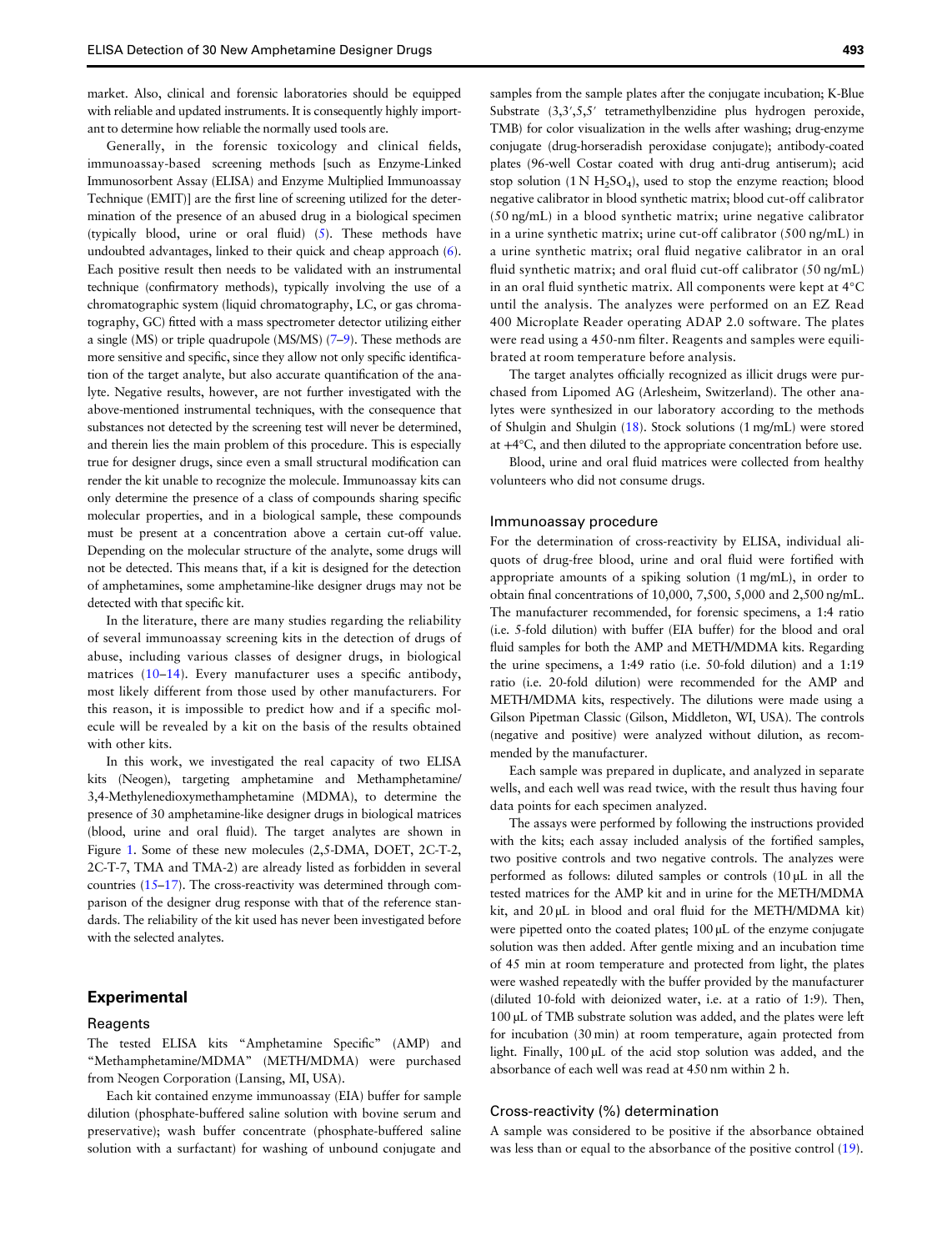<span id="page-2-0"></span>

DOI=2,5-dimethoxy-4-iodoamphetamine, 2,5-DMA=2,5-dimethoxyamphetamine, DOC=2,5-dimethoxy-4-chloroamphetamine, DON=2,5-dimethoxy-4- nitroamphetamine, 2C-N=2,5-dimethoxy-4-nitrophenethylamine, DOET=2,5-dimethoxy-4-ethylamphetamine, DOPR=2,5-dimethoxy-4-propylamphetamine, 2C-T=2,5-dimethoxy-4-methylthiophenethylamine, 2C-T-2=2,5-dimethoxy-4-ethylthio phenethylamine, 2C-T-5=2,5-dimethoxy-4-cyclohexylthiophenethylamine, 2C-T-7=2,5-dimethoxy-4-n-propylthiophenethylamine, 2C-T-13=2,5-dimethoxy-4-(2-methoxyethyl)thiophenethylamine, 2C-T-17=2,5-dimethoxy-4-i-butylthiophenethylamine, ALEPH=2,5-di methoxy-4-methylthioamphetamine, ALEPH-2=2,5-dimethoxy-4-ethylthioamphetamine, ALEPH-5=2,5-dimethoxy-4-cyclohexylthio amphetamine, ALEPH-7=2,5-dimethoxy-4-n-propylthioamphetamine, ALEPH-13=2,5-dimethoxy-4-(2-methoxyethyl)thioamphetamine, ALEPH-17=2,5-dimethoxy-4-isobutylthioamphetamine, TMA=3,4,5-trimethoxy amphetamine, TMA-2=2,4,5-trimethoxyamphetamine, TMA-3=2,3,4-trimethoxyamphetamine, TMA-6=2,4,6-trimethoxyamphetamine, MDIP=3,4-methylenedioxy-N-isopropylamphetamine, MDCPM=3,4-methylenedioxy-N-cyclopropylmethyl-amphetamine, MDBZ=3,4-methylenedioxy-N-benzylamphetamine, BOD=2-(2,5-dimethoxy-4methylphenyl)-2-methoxyethylamine, BOB=2-(4-bromo-2,5-dimethylenedioxyphenyl)- 2-methoxyethylamine, BOH=2-(3,4-methylenedioxyphenyl)-2-methoxyethylamine, BOHD=4-methyl-2,5-dimethoxy-beta-hydroxyphenethylamine

Figure 1. Chemical structures of the tested designer drugs.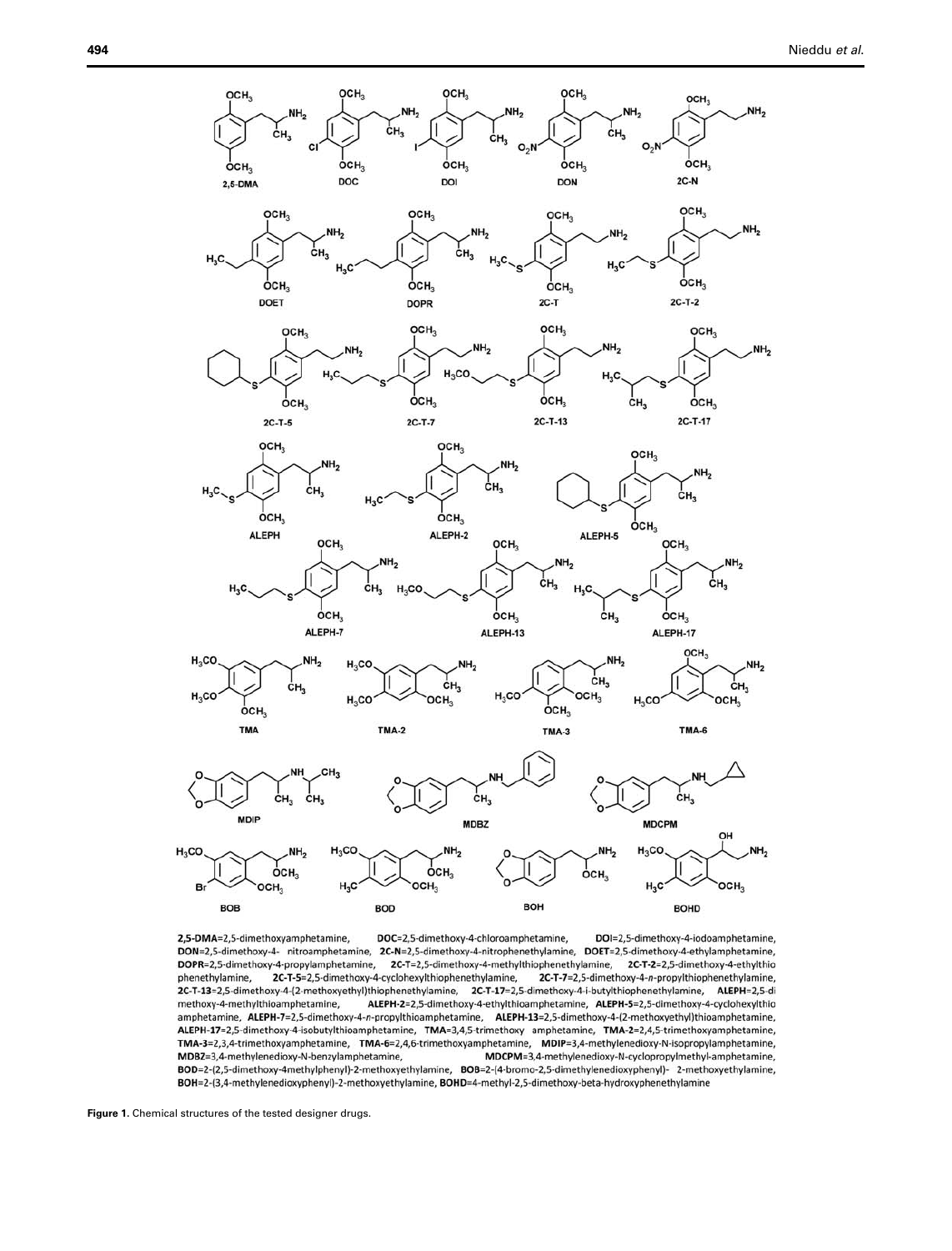#### Table I. Cross-reactivity of 30 amphetamine designer drugs to Neogen amphetamine specific kit

| Analyte                                                          | Cross-reactivity (%) |       |            |
|------------------------------------------------------------------|----------------------|-------|------------|
|                                                                  | Blood                | Urine | Oral fluid |
| 2,5-dimethoxyamphetamine $(2,5-DMA)^{a}$                         | < 0.1                | < 0.1 | < 0.1      |
| 2,5-dimethoxy-4-chloroamphetamine (DOC) <sup>a</sup>             | < 0.1                | < 0.1 | < 0.1      |
| 2,5-dimethoxy-4-ethylamphetamine (DOET)                          | < 0.1                | < 0.1 | < 0.1      |
| 2,5-dimethoxy-4-iodoamphetamine (DOI)                            | 0.10                 | < 0.1 | < 0.1      |
| 2,5-dimethoxy-4-nitroamphetamine (DON)                           | < 0.1                | < 0.1 | < 0.1      |
| 2,5-dimethoxy-4-propylamphetamine (DOPR)                         | < 0.1                | < 0.1 | < 0.1      |
| 2,5-dimethoxy-4-nitrophenethylamine (2C-N)                       | < 0.1                | < 0.1 | < 0.1      |
| 2,5-dimethoxy-4-methylthiophenethylamine (2C-T)                  | < 0.1                | < 0.1 | < 0.1      |
| 2,5-dimethoxy-4-ethylthiophenethylamine $(2 CT-2)^{a}$           | < 0.1                | < 0.1 | < 0.1      |
| 2,5-dimethoxy-4-cyclohexylthiophenethylamine (2 CT-5)            | < 0.1                | < 0.1 | < 0.1      |
| 2,5-dimethoxy-4-n-propylthiophenethylamine $(2CT-7)^{a}$         | < 0.1                | < 0.1 | < 0.1      |
| 2,5-dimethoxy-4-(2-methoxyethyl)thiophenethylamine (2CT-13)      | < 0.1                | < 0.1 | < 0.1      |
| 2,5-dimethoxy-4-i-butylthiophenethylamine (2CT-17)               | < 0.1                | < 0.1 | < 0.1      |
| 2,5-dimethoxy-4-methylthioamphetamine (ALEPH)                    | < 0.1                | < 0.1 | 0.10       |
| 2,5-dimethoxy-4-ethylthioamphetamine (ALEPH-2)                   | < 0.1                | < 0.1 | < 0.1      |
| 2,5-dimethoxy-4-cyclohexylthioamphetamine (ALEPH-5)              | < 0.1                | < 0.1 | < 0.1      |
| 2,5-dimethoxy-4-n-propylthioamphetamine (ALEPH-7)                | < 0.1                | < 0.1 | < 0.1      |
| 2,5-dimethoxy-4-(2-methoxyethyl) thioamphetamine (ALEPH-13)      | 0.13                 | < 0.1 | < 0.1      |
| 2,5-dimethoxy-4-isobutylthioamphetamine (ALEPH-17)               | 0.20                 | < 0.1 | 0.10       |
| 3,4,5-trimethoxyamphetamine (TMA) <sup>a</sup>                   | < 0.1                | < 0.1 | < 0.1      |
| 2,4,5-trimethoxyamphetamine $(TMA-2)^{a}$                        | < 0.1                | < 0.1 | < 0.1      |
| 2,3,4-trimethoxyamphetamine (TMA-3)                              | < 0.1                | < 0.1 | < 0.1      |
| 2,4,6-trimethoxyamphetamine (TMA-6)                              | < 0.1                | < 0.1 | < 0.1      |
| 3,4-methylenedioxy-N-isopropylamphetamine (MDIP)                 | < 0.1                | < 0.1 | < 0.1      |
| 3,4-methylenedioxy-N-benzylamphetamine (MDBZ)                    | < 0.1                | < 0.1 | < 0.1      |
| 3,4-methylenedioxy-N-cyclopropylmethylamphetamine (MDCPM)        | < 0.1                | < 0.1 | < 0.1      |
| 2-(3,4-methylenedioxyphenyl)-2-methoxyethylamine (BOH)           | < 0.1                | < 0.1 | < 0.1      |
| 2-(4-bromo-2,5-dimethylenedioxyphenyl)-2-methoxyethylamine (BOB) | < 0.1                | < 0.1 | < 0.1      |
| 2-(2,5-dimethoxy-4methylphenyl)-2-methoxyethylamine (BOD)        | < 0.1                | < 0.1 | < 0.1      |
| 4-methyl-2,5-dimethoxy-beta-hydroxyphenethylamine (BOHD)         | < 0.1                | < 0.1 | < 0.1      |

The bold values indicate positive results.

a Compounds officially recognized as illicit drugs.

The cross-reactivity percentage was calculated by following the equation (reported in the document provided with the kit):

Cross-reactivity  $\left(\% \right) = (I - 50)/C \times 100$ ,

where C is the minimum concentration of tested analyte required to give a positive result, and  $I - 50$  is defined as the sensitivity of the test. This number is derived from a standard curve generated with the drug and is equivalent to the concentration that shows 50% less color activity than the zero standard. The experimental I–50 was 10 ng/mL for amphetamine and 7.4 ng/mL for methamphetamine.

# Results and discussion

In the absence of immunoassay screening tests specific for the tested amphetamine derivatives, we investigated the reactivity of commercial Neogen ELISA kits (AMP and METH/MDMA assays). Immunoassays are highly selective antibody-based tests that provide for high throughput screening of a range of drugs and their metabolites in different matrices.

To assess the potential matrix influence on the response, each assay was tested on samples prepared in multiple lots of whole blood, urine and oral fluid.

Tables I and [II](#page-4-0) show the cross-reactivity profiles of the 30 amphetamines analyzed with the AMP and METH/MDMA assays, respectively. It was observed that for the majority of the tested compounds, concentrations as high as 10,000 ng/mL were not sufficient to produce a positive result (cross-reactivity <0.1 for the AMP kit and <0.07 for the METH/MDMA kit).

Regarding whole blood, the analytes that gave the most evident positivity, although very low, were ALEPH-17 with the AMP kit and MDIP with the METH/MDMA kit at 5,000 ng/mL. ALEPH-13 exhibited a slightly measurable positive response with both kits, more precisely at 7,500 ng/mL with the AMP kit and at 10,000 ng/mL with the METH/MDMA kit. Finally, DOI and MDCPM both gave positive results at 10,000 ng/mL using the AMP and METH/MDMA kits, respectively.

Concerning oral fluid, ALEPH and ALEPH-17 both exhibited positive responses at 10,000 ng/mL with the AMP kit; the same concentration was also necessary to produce a measurable crossreactivity for MDIP with the METH/MDMA kit.

In the urine matrix, all the tested compounds showed, at 10,000 ng/mL, an absorbance significantly greater than the positive control, and thus these were considered non-cross-reactive.

These drug concentrations greatly exceed what could be expected to be seen in forensic case samples. Curtis et al., for example, reported a case of overdose attributed to the ingestion of 2C-T-7, with a urinary concentration of the drug of 1,120 ng/mL [\(20\)](#page-5-0). In another fatal intoxication case, Barnett et al. reported a DOC concentration of 377 ng/mL in iliac blood, and 3,193 ng/mL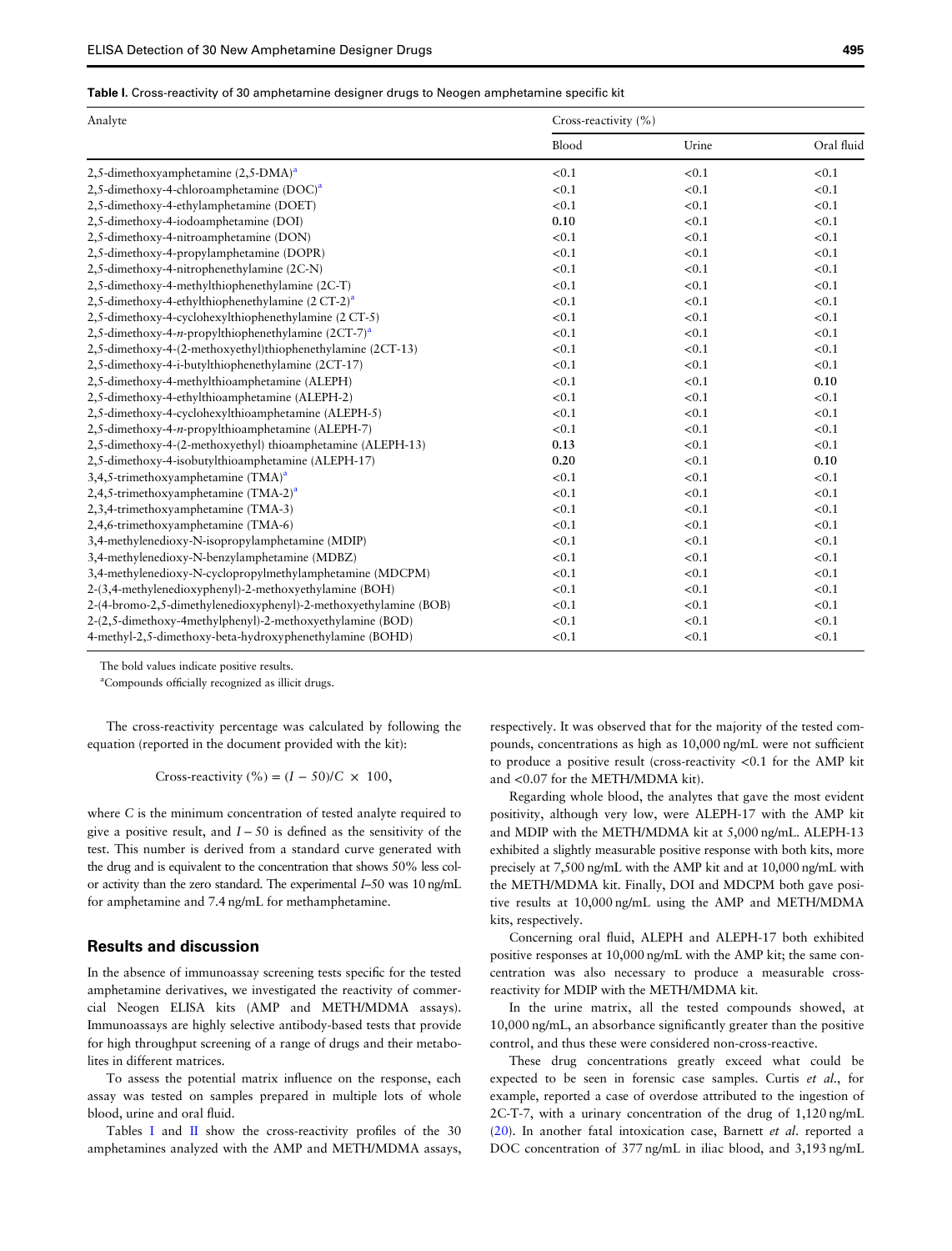#### <span id="page-4-0"></span>Table II. Cross-reactivity of 30 amphetamine designer drugs to Neogen methamphetamine/MDMA kit

| Analyte                                                          | Cross-reactivity (%) |        |            |
|------------------------------------------------------------------|----------------------|--------|------------|
|                                                                  | Blood                | Urine  | Oral fluid |
| 2,5-dimethoxyamphetamine $(2,5-DMA)^{a}$                         | < 0.07               | < 0.07 | < 0.07     |
| 2,5-dimethoxy-4-chloroamphetamine $(DOC)^a$                      | < 0.07               | < 0.07 | < 0.07     |
| 2,5-dimethoxy-4-ethylamphetamine (DOET)                          | < 0.07               | < 0.07 | < 0.07     |
| 2,5-dimethoxy-4-iodoamphetamine (DOI)                            | < 0.07               | < 0.07 | < 0.07     |
| 2,5-dimethoxy-4-nitroamphetamine (DON)                           | < 0.07               | < 0.07 | < 0.07     |
| 2,5-dimethoxy-4-propylamphetamine (DOPR)                         | < 0.07               | < 0.07 | < 0.07     |
| 2,5-dimethoxy-4-nitrophenethylamine (2C-N)                       | < 0.07               | < 0.07 | < 0.07     |
| 2,5-dimethoxy-4-methylthiophenethylamine (2C-T)                  | < 0.07               | < 0.07 | < 0.07     |
| 2,5-dimethoxy-4-ethylthiophenethylamine $(2CT-2)^{a}$            | < 0.07               | < 0.07 | < 0.07     |
| 2,5-dimethoxy-4-cyclohexylthiophenethylamine (2CT-5)             | < 0.07               | < 0.07 | < 0.07     |
| 2,5-dimethoxy-4-n-propylthiophenethylamine $(2CT-7)^{a}$         | < 0.07               | < 0.07 | < 0.07     |
| 2,5-dimethoxy-4-(2-methoxyethyl)thiophenethylamine (2CT-13)      | < 0.07               | < 0.07 | < 0.07     |
| 2,5-dimethoxy-4-i-butylthiophenethylamine (2CT-17)               | < 0.07               | < 0.07 | < 0.07     |
| 2,5-dimethoxy-4-methylthioamphetamine (ALEPH)                    | < 0.07               | < 0.07 | < 0.07     |
| 2,5-dimethoxy-4-ethylthioamphetamine (ALEPH-2)                   | < 0.07               | < 0.07 | < 0.07     |
| 2,5-dimethoxy-4-cyclohexylthioamphetamine (ALEPH-5)              | < 0.07               | < 0.07 | < 0.07     |
| 2,5-dimethoxy-4-n-propylthioamphetamine (ALEPH-7)                | < 0.07               | < 0.07 | < 0.07     |
| 2,5-dimethoxy-4-(2-methoxyethyl) thioamphetamine (ALEPH-13)      | 0.07                 | < 0.07 | < 0.07     |
| 2,5-dimethoxy-4-isobutylthioamphetamine (ALEPH-17)               | < 0.07               | < 0.07 | < 0.07     |
| 3,4,5-trimethoxyamphetamine $(TMA)^a$                            | < 0.07               | < 0.07 | < 0.07     |
| 2,4,5-trimethoxyamphetamine $(TMA-2)^{a}$                        | < 0.07               | < 0.07 | < 0.07     |
| 2,3,4-trimethoxyamphetamine (TMA-3)                              | < 0.07               | < 0.07 | < 0.07     |
| 2,4,6-trimethoxyamphetamine (TMA-6)                              | < 0.07               | < 0.07 | < 0.07     |
| 3,4-methylenedioxy-N-isopropylamphetamine (MDIP)                 | 0.10                 | < 0.07 | 0.07       |
| 3,4-methylenedioxy-N-benzylamphetamine (MDBZ)                    | < 0.07               | < 0.07 | < 0.07     |
| 3,4-methylenedioxy-N-cyclopropylmethylamphetamine (MDCPM)        | 0.07                 | < 0.07 | < 0.07     |
| 2-(3,4-methylenedioxyphenyl)-2-methoxyethylamine (BOH)           | < 0.07               | < 0.07 | < 0.07     |
| 2-(4-bromo-2,5-dimethylenedioxyphenyl)-2-methoxyethylamine (BOB) | < 0.07               | < 0.07 | < 0.07     |
| 2-(2,5-dimethoxy-4methylphenyl)-2-methoxyethylamine (BOD)        | < 0.07               | < 0.07 | < 0.07     |
| 4-methyl-2,5-dimethoxy-beta-hydroxyphenethylamine (BOHD)         | < 0.07               | < 0.07 | < 0.07     |

The bold values indicate positive results.

a Compounds officially recognized as illicit drugs.

in urine ([21](#page-5-0)). Given the possibility of dealing with the compounds tested in the present study in real cases, the low levels of positive detection experienced here demonstrate that both the AMP and METH/MDMA assays are not acceptable for use in routine analysis.

In the literature, several authors have pointed out the lack of suitable screening tests for new amphetamine derivatives. For example, in one report of a fatal intoxication, a urinary screening test was negative, but the routine GC–MS analysis was positive for DOC ([21\)](#page-5-0). A similar case was reported by Burish et al., with a negative urine toxicological screening test and a positive LC–MS analysis for DOC ([22\)](#page-5-0). All these authors highlight the presence of a growing number of hallucinogenic street drugs that return negative results on standard toxicological screening, making it difficult to handle emergency situations involving these drugs.

# **Conclusions**

The aim of this study was to evaluate the capability of two ELISA kits (Neogen), targeting amphetamine and methamphetamine/ MDMA, to also detect 30 new amphetamine designer drugs in whole blood, urine and oral fluid. It was found that only a few of the analyzed compounds exhibited a measurable cross-reactivity in whole blood or oral fluid, although this was too low compared to the generally expected levels in forensic samples. In the urine matrix, no compound showed an absorbance significantly greater than the

positive control, even at concentrations up to 10,000 ng/mL. The low cross-reactivity of these designer drugs indicates that reliance on ELISA kits might not be suitable for these substances and could result in the compounds not being detected in forensic cases. Therefore, there is an increasing need to design specific immunoassay kits for the new designer drugs that are rapidly disseminating in the black market.

# References

- 1. Carroll, F.I., Lewin, A.H., Mascarella, S.W., Seltzman, H.H., Reddy, P.A. (2012) Designer drugs: a medicinal chemistry perspective. Annals of the New York Academy Sciences, 1248, 18–38.
- 2. Karila, L., Weinstein, A., Aubin, H.J., Benyamina, A., Reynaud, M., Batki, S.L., et al. (2010) Pharmacological approaches to methamphetamine dependence: a focused review. British Journal of Clinical Pharmacology, 69, 578–592.
- 3. Adamowicz, P., Gieroń, J., Gil, D., Lechowicz, W., Skulska, A., Tokarczyk, B., et al. (2016) The prevalence of new psychoactive substances in biological material – a three-year review of casework in Poland. Drug Testing and Analysis, 8, 64–71.
- 4. Rech, M.A., Donahey, E., Cappiello Dziedzic, J.M., Oh, L., Greenhalgh, E. (2015) New drugs of abuse. Pharmacotherapy, 35, 189–197.
- 5. Swortwood, M.J., Hearn, W.L., DeCaprio, A.P. (2014) Cross-reactivity of designer drugs, including cathinone derivatives, in commercial enzymelinked immunosorbent assays. Drug Testing and Analysis, 6, 716–727.